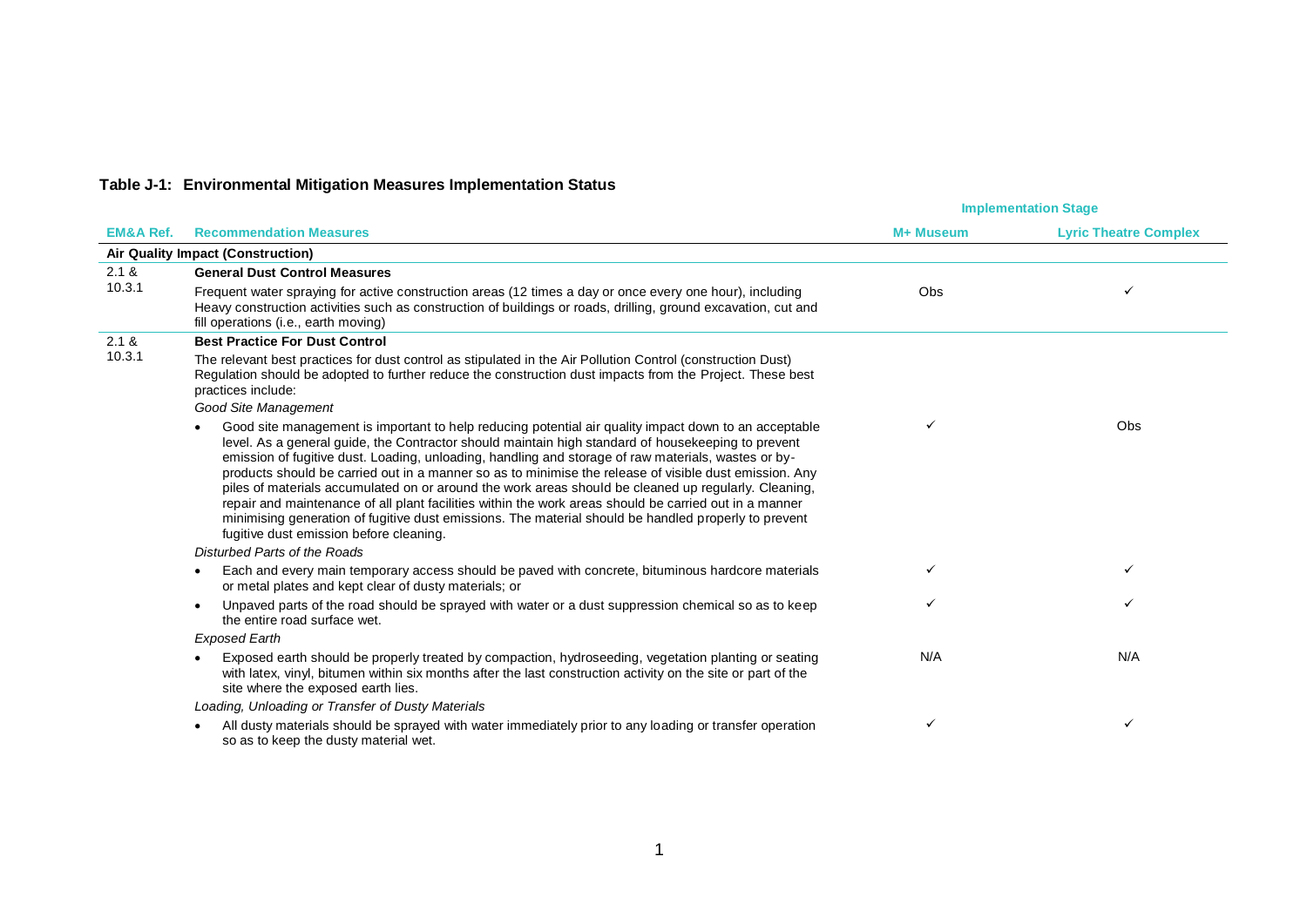|                      |                                                                                                                                                                                                                                                                                                                             |           | <b>Implementation Stage</b>  |
|----------------------|-----------------------------------------------------------------------------------------------------------------------------------------------------------------------------------------------------------------------------------------------------------------------------------------------------------------------------|-----------|------------------------------|
| <b>EM&amp;A Ref.</b> | <b>Recommendation Measures</b>                                                                                                                                                                                                                                                                                              | M+ Museum | <b>Lyric Theatre Complex</b> |
|                      | Debris Handling                                                                                                                                                                                                                                                                                                             |           |                              |
|                      | Any debris should be covered entirely by impervious sheeting or stored in a debris collection area<br>sheltered on the top and the three sides.                                                                                                                                                                             | ✓         | ✓                            |
|                      | Before debris is dumped into a chute, water should be sprayed so that it remains wet when it is<br>$\bullet$<br>dumped.                                                                                                                                                                                                     |           | ✓                            |
|                      | <b>Transport of Dusty Materials</b>                                                                                                                                                                                                                                                                                         |           |                              |
|                      | Vehicle used for transporting dusty materials/spoils should be covered with tarpaulin or similar<br>$\bullet$<br>material. The cover should extend over the edges of the sides and tailboards.                                                                                                                              |           |                              |
|                      | Wheel washing                                                                                                                                                                                                                                                                                                               |           |                              |
|                      | Vehicle wheel washing facilities should be provided at each construction site exit. Immediately before<br>$\bullet$<br>leaving the construction site, every vehicle should be washed to remove any dusty materials from its<br>body and wheels.                                                                             |           | ✓                            |
|                      | Use of vehicles                                                                                                                                                                                                                                                                                                             |           |                              |
|                      | The speed of the trucks within the site should be controlled to about 10km/hour in order to reduce<br>$\bullet$<br>adverse dust impacts and secure the safe movement around the site.                                                                                                                                       | ✓         | ✓                            |
|                      | Immediately before leaving the construction site, every vehicle should be washed to remove any dusty<br>$\bullet$<br>materials from its body and wheels.                                                                                                                                                                    |           |                              |
|                      | Where a vehicle leaving the construction site is carrying a load of dusty materials, the load should be<br>$\bullet$<br>covered entirely by clean impervious sheeting to ensure that the dusty materials do not leak from the<br>vehicle.                                                                                   | ✓         | ✓                            |
|                      | Site hoarding                                                                                                                                                                                                                                                                                                               |           |                              |
|                      | Where a site boundary adjoins a road, street, service lane or other area accessible to the public,<br>$\bullet$<br>hoarding of not less than 2.4m high from ground level should be provided along the entire length of<br>that portion of the site boundary except for a site entrance or exit.                             | ✓         | ✓                            |
| 2.1 &                | Best Practicable Means for Cement Works (Concrete Batching Plant)                                                                                                                                                                                                                                                           |           |                              |
| 10.3.1               | The relevant best practices for dust control as stipulated in the Guidance Note on the Best Practicable<br>Means for Cement Works (Concrete Batching Plant) BPM 3/2(93) should be followed and implemented to<br>further reduce the construction dust impacts of the Project. These best practices include:                 |           |                              |
|                      | <b>Exhaust from Dust Arrestment Plant</b>                                                                                                                                                                                                                                                                                   |           |                              |
|                      | Wherever possible the final discharge point from particulate matter arrestment plant, where is not<br>٠<br>necessary to achieve dispersion from residual pollutants, should be at low level to minimise the effect<br>on the local community in the case of abnormal emissions and to facilitate maintenance and inspection | ✓         | ✓                            |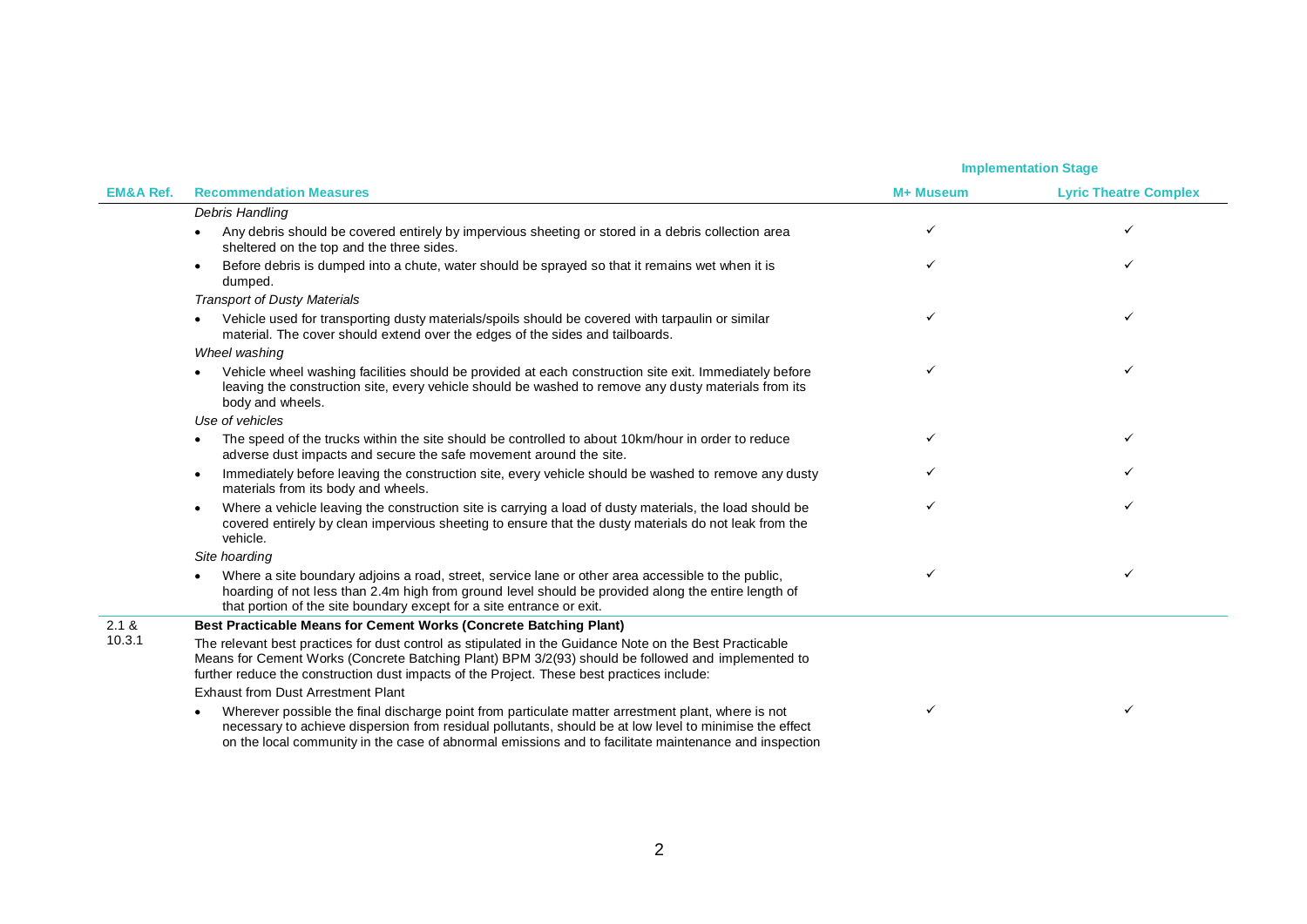|                      |                                                                                                                                                                                                                                                                                                     | <b>Implementation Stage</b> |                              |
|----------------------|-----------------------------------------------------------------------------------------------------------------------------------------------------------------------------------------------------------------------------------------------------------------------------------------------------|-----------------------------|------------------------------|
| <b>EM&amp;A Ref.</b> | <b>Recommendation Measures</b>                                                                                                                                                                                                                                                                      | M+ Museum                   | <b>Lyric Theatre Complex</b> |
|                      | <b>Emission Limits</b>                                                                                                                                                                                                                                                                              |                             |                              |
|                      | All emissions to air, other than steam or water vapour, shall be colourless and free from persistent mist<br>or smoke                                                                                                                                                                               |                             |                              |
|                      | Engineering Design/Technical Requirements                                                                                                                                                                                                                                                           |                             |                              |
|                      | As a general guidance, the loading, unloading, handling and storage of fuel, raw materials, products,<br>wastes or by-products should be carried out in a manner so as to prevent the release of visible dust<br>and/or other noxious or offensive emissions                                        |                             |                              |
|                      | Non-Road Mobile Machinery (NRMM):                                                                                                                                                                                                                                                                   |                             |                              |
|                      | All NRMMs operating on-site which are subject to emission control of Air Pollution Control (Non-road Mobile<br>Machinery) (Emission) Regulation are approved/exempted (as the case may be) and affixed with the<br>requisite approval/exemption labels.                                             |                             | ✓                            |
|                      | <b>Noise Impact (Construction)</b>                                                                                                                                                                                                                                                                  |                             |                              |
| 3.1 &                | <b>Good Site Practice</b>                                                                                                                                                                                                                                                                           |                             |                              |
| 10.4.1               | Good site practice and noise management can significantly reduce the impact of construction site activities<br>on nearby NSRs. The following package of measures should be followed during each phase of<br>construction:                                                                           |                             |                              |
|                      | only well-maintained plant to be operated on-site and plant should be serviced regularly during the<br>construction works:                                                                                                                                                                          |                             |                              |
|                      | machines and plant that may be in intermittent use to be shut down between work periods or should be<br>throttled down to a minimum                                                                                                                                                                 |                             |                              |
|                      | plant known to emit noise strongly in one direction, should, where possible, be orientated to direct<br>noise away from the NSRs;                                                                                                                                                                   |                             |                              |
|                      | mobile plant should be sited as far away from NSRs as possible; and                                                                                                                                                                                                                                 |                             |                              |
|                      | material stockpiles and other structures to be effectively utilised, where practicable, to screen noise<br>from on-site construction activities.                                                                                                                                                    |                             |                              |
| 3.1 &                | <b>Adoption of Quieter PME</b>                                                                                                                                                                                                                                                                      |                             |                              |
| 10.4.1               | The recommended quieter PME adopted in the assessment were taken from the EPD's QPME Inventory<br>and "Sound Power Levels of Other Commonly Used PME" are presented in Table 4.26 in the EIA report. It<br>should be noted that the silenced PME selected for assessment can be found in Hong Kong. |                             |                              |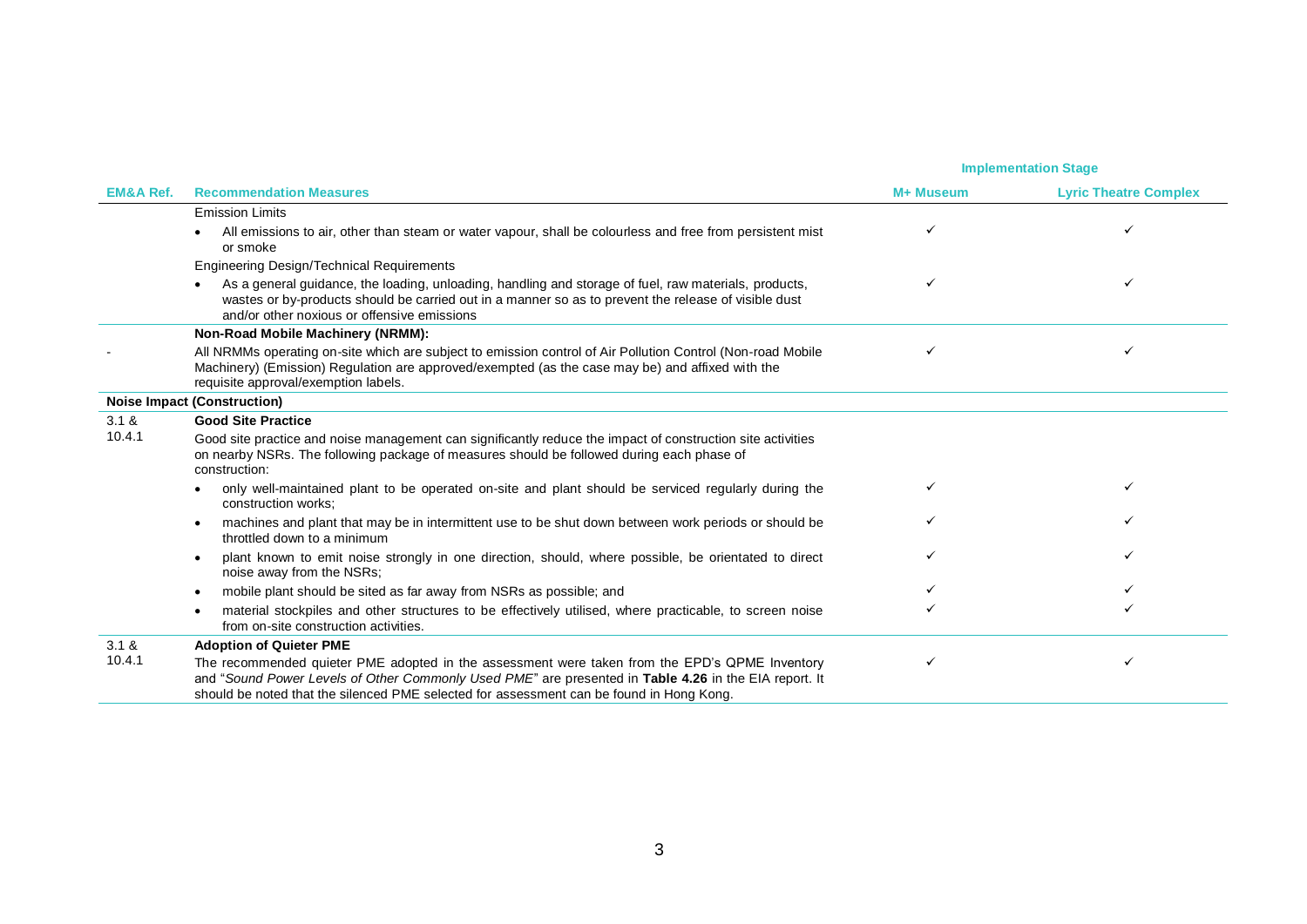|                      |                                                                                                                                                                                                                                                                                                                                                                                                                                                                                                                                         | <b>Implementation Stage</b> |                              |
|----------------------|-----------------------------------------------------------------------------------------------------------------------------------------------------------------------------------------------------------------------------------------------------------------------------------------------------------------------------------------------------------------------------------------------------------------------------------------------------------------------------------------------------------------------------------------|-----------------------------|------------------------------|
| <b>EM&amp;A Ref.</b> | <b>Recommendation Measures</b>                                                                                                                                                                                                                                                                                                                                                                                                                                                                                                          | M+ Museum                   | <b>Lyric Theatre Complex</b> |
| 3.1 &                | Use of Movable Noise Barriers                                                                                                                                                                                                                                                                                                                                                                                                                                                                                                           |                             |                              |
| 10.4.1               | Movable noise barriers can be very effective in screening noise from particular items of plant when<br>constructing the Project. Noise barriers located along the active works area close to the noise generating<br>component of a PME could produce at least 10 dB(A) screening for stationary plant and 5 dB(A) for mobile<br>plant provided the direct line of sight between the PME and the NSRs is blocked.                                                                                                                       | N/A                         |                              |
| 3.1 &                | Use of Noise Enclosure/ Acoustic Shed                                                                                                                                                                                                                                                                                                                                                                                                                                                                                                   |                             |                              |
| 10.4.1               | The use of noise enclosure or acoustic shed is to cover stationary PME such as air compressor and<br>concrete pump. With the adoption of the noise enclosure, the PME could be completely screened, and<br>noise reduction of 15 dB(A) can be achieved according to the EIAO Guidance Note No. 9/2010.                                                                                                                                                                                                                                  | N/A                         | N/A                          |
| 3.1 &                | Use of Noise Insulating Fabric                                                                                                                                                                                                                                                                                                                                                                                                                                                                                                          |                             |                              |
| 10.4.1               | Noise insulating fabric can also be adopted for certain PME (e.g. drill rig, pilling machine etc). The fabric<br>should be lapped such that there are no openings or gaps on the joints. According to the approved Tsim<br>Sha Tsui Station Northern Subway EIA report (AEIAR-127/2008), a noise reduction of 10 dB(A) can be<br>achieved for the PME lapped with the noise insulating fabric.                                                                                                                                          | N/A                         | ✓                            |
| 3.1 &                | <b>Scheduling of Construction Works outside School Examination Periods</b>                                                                                                                                                                                                                                                                                                                                                                                                                                                              |                             |                              |
| 10.4.1               | During construction phase, the contractor should liaise with the educational institutions (including NSRs<br>LCS and CRGPS) to obtain the examination schedule and avoid the noisy construction activities during<br>school examination periods.                                                                                                                                                                                                                                                                                        | N/A                         | N/A                          |
|                      | <b>Water Quality Impact (Construction)</b>                                                                                                                                                                                                                                                                                                                                                                                                                                                                                              |                             |                              |
| 4.1 &                | <b>Construction site runoff and drainage</b>                                                                                                                                                                                                                                                                                                                                                                                                                                                                                            |                             |                              |
| 10.5.1               | The site practices outlined in ProPECC Note PN 1/94 should be followed as far as practicable in order to<br>minimise surface runoff and the chance of erosion. The following measures are recommended to protect<br>water quality and sensitive uses of the coastal area, and when properly implemented should be sufficient to<br>adequately control site discharges so as to avoid water quality impacts:                                                                                                                             |                             |                              |
|                      | At the start of site establishment, perimeter cut-off drains to direct off-site water around the site should<br>$\bullet$<br>be constructed with internal drainage works and erosion and sedimentation control facilities<br>implemented. Channels, earth bunds or sand bag barriers should be provided on site to direct storm<br>water to silt removal facilities. The design of the temporary on-site drainage system should be<br>undertaken by the WKCDA's Contractor prior to the commencement of construction;                   | ✓                           | $\checkmark$                 |
|                      | Sand/silt removal facilities such as sand/silt traps and sediment basins should be provided to remove<br>$\bullet$<br>sand/silt particles from runoff to meet the requirements of the TM standards under the WPCO. The<br>design of efficient silt removal facilities should be based on the guidelines in Appendix A1 of ProPECC<br>Note PN 1/94. Sizes may vary depending upon the flow rate. The detailed design of the sand/silt traps<br>should be undertaken by the WKCDA's Contractor prior to the commencement of construction. |                             | $\checkmark$                 |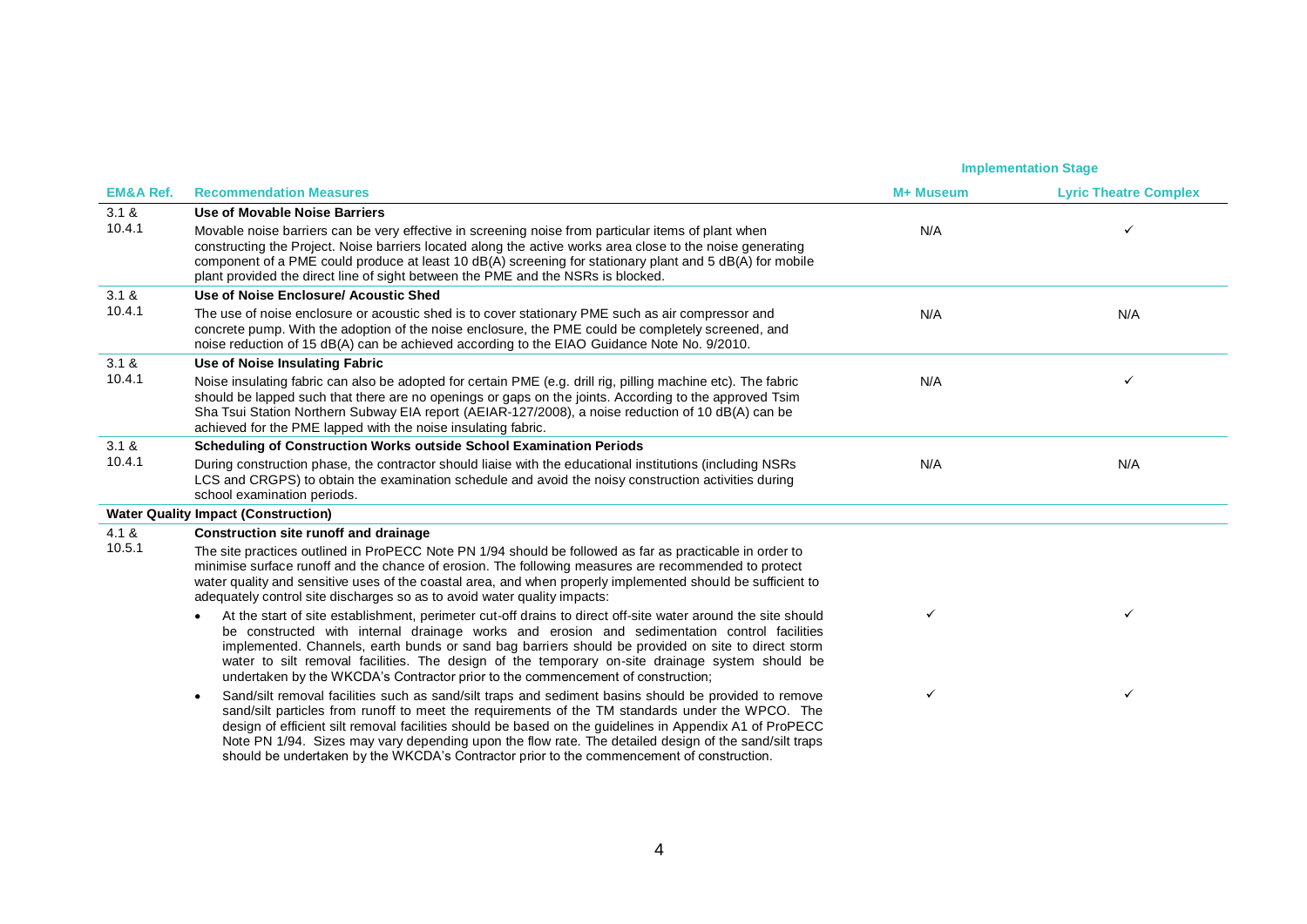| <b>EM&amp;A Ref.</b> | <b>Recommendation Measures</b>                                                                                                                                                                                                                                                                                                                                                                                                                                                                                                                                                                                                                                                | M+ Museum | <b>Lyric Theatre Complex</b> |
|----------------------|-------------------------------------------------------------------------------------------------------------------------------------------------------------------------------------------------------------------------------------------------------------------------------------------------------------------------------------------------------------------------------------------------------------------------------------------------------------------------------------------------------------------------------------------------------------------------------------------------------------------------------------------------------------------------------|-----------|------------------------------|
|                      | All drainage facilities and erosion and sediment control structures should be regularly inspected and<br>$\bullet$<br>maintained to ensure proper and efficient operation at all times and particularly during rainstorms.<br>Deposited silt and grit should be regularly removed, at the onset of and after each rainstorm to ensure<br>that these facilities are functioning properly at all times.                                                                                                                                                                                                                                                                         | Rem       | Obs / Rem                    |
|                      | Measures should be taken to minimize the ingress of site drainage into excavations. If excavation of<br>trenches in wet periods is necessary, they should be dug and backfilled in short sections wherever<br>practicable. Water pumped out from foundation excavations should be discharged into storm drains via<br>silt removal facilities.                                                                                                                                                                                                                                                                                                                                | ✓         | ✓                            |
|                      | All vehicles and plant should be cleaned before leaving a construction site to ensure no earth, mud,<br>debris and the like is deposited by them on roads. An adequately designed and sited wheel washing<br>facility should be provided at construction site exit where practicable. Wash-water should have sand<br>and silt settled out and removed regularly to ensure the continued efficiency of the process. The<br>section of access road leading to, and exiting from, the wheel-wash bay to the public road should be<br>paved with sufficient backfall toward the wheel-wash bay to prevent vehicle tracking of soil and silty<br>water to public roads and drains. |           | ✓                            |
|                      | Open stockpiles of construction materials or construction wastes on-site should be covered with<br>tarpaulin or similar fabric during rainstorms. Measures should be taken to prevent the washing away of<br>construction materials, soil, silt or debris into any drainage system.                                                                                                                                                                                                                                                                                                                                                                                           |           | ✓                            |
|                      | Manholes (including newly constructed ones) should be adequately covered and temporarily sealed so<br>as to prevent silt, construction materials or debris being washed into the drainage system and<br>stormwater runoff being directed into foul sewers.                                                                                                                                                                                                                                                                                                                                                                                                                    |           | ✓                            |
|                      | Precautions should be taken at any time of the year when rainstorms are likely. Actions should be<br>taken when a rainstorm is imminent or forecasted and actions to be taken during or after rainstorms<br>are summarized in Appendix A2 of ProPECC Note PN 1/94. Particular attention should be paid to the<br>control of silty surface runoff during storm events, especially for areas located near steep slopes.                                                                                                                                                                                                                                                         |           | ✓                            |
|                      | Bentonite slurries used in piling or slurry walling should be reconditioned and reused wherever<br>practicable. Temporary enclosed storage locations should be provided on-site for any unused<br>bentonite that needs to be transported away after all the related construction activities are completed.<br>The requirements in ProPECC Note PN 1/94 should be adhered to in the handling and disposal of<br>bentonite slurries.                                                                                                                                                                                                                                            | N/A       | N/A                          |
|                      | <b>Barging facilities and activities</b>                                                                                                                                                                                                                                                                                                                                                                                                                                                                                                                                                                                                                                      |           |                              |
|                      | Recommendations for good site practices during operation of the proposed barging point include:                                                                                                                                                                                                                                                                                                                                                                                                                                                                                                                                                                               |           |                              |
|                      | All vessels should be sized so that adequate clearance is maintained between vessels and the seabed<br>in all tide conditions, to ensure that undue turbidity is not generated by turbulence from vessel<br>movement or propeller wash;                                                                                                                                                                                                                                                                                                                                                                                                                                       | N/A       | N/A                          |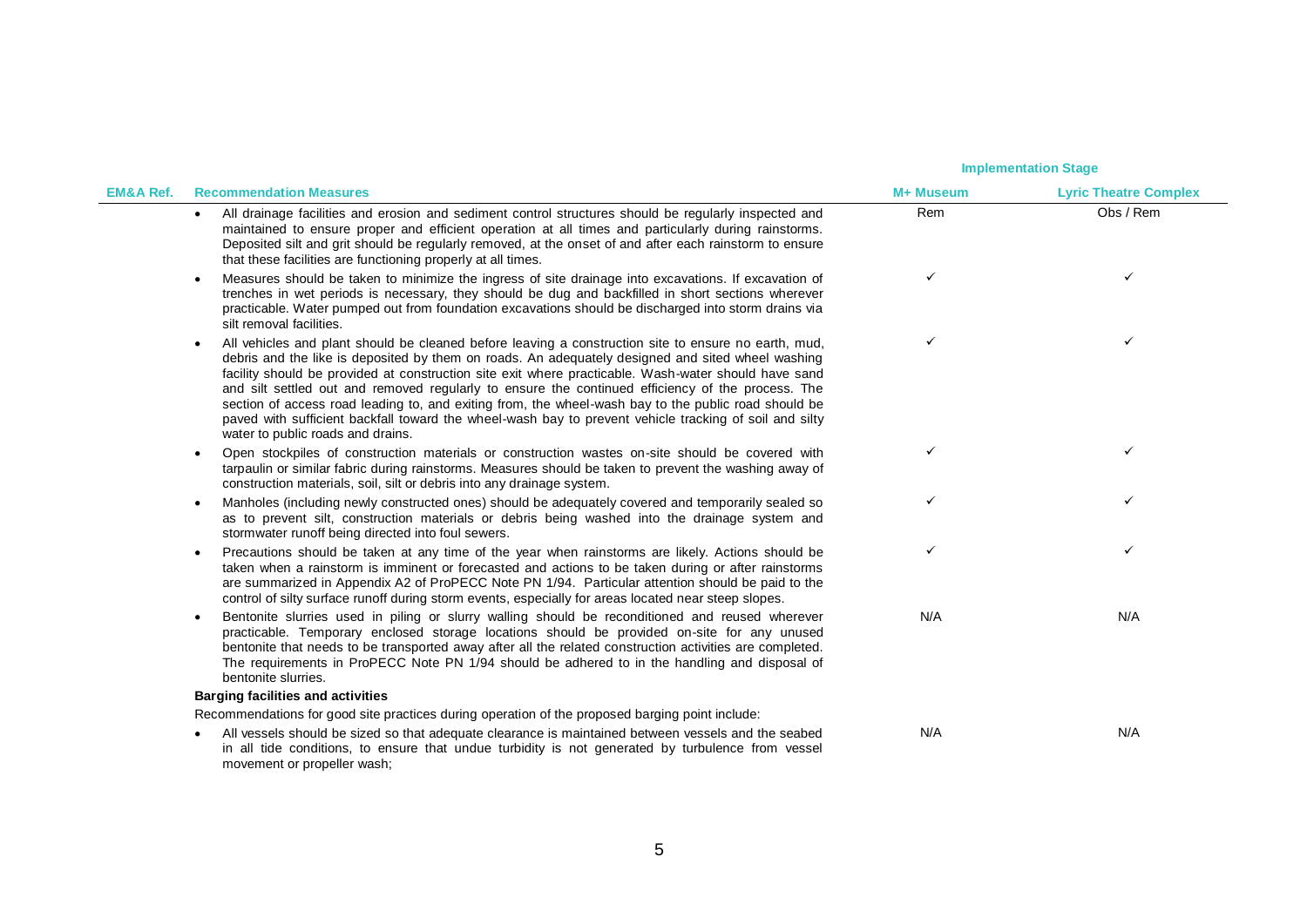|                      |                                                                                                                                                                                                                                                                                                                                                                                                                                                      |           | <b>Implementation Stage</b>  |  |
|----------------------|------------------------------------------------------------------------------------------------------------------------------------------------------------------------------------------------------------------------------------------------------------------------------------------------------------------------------------------------------------------------------------------------------------------------------------------------------|-----------|------------------------------|--|
| <b>EM&amp;A Ref.</b> | <b>Recommendation Measures</b>                                                                                                                                                                                                                                                                                                                                                                                                                       | M+ Museum | <b>Lyric Theatre Complex</b> |  |
|                      | Loading of barges and hoppers should be controlled to prevent splashing of material into the<br>$\bullet$<br>surrounding water. Barges or hoppers should not be filled to a level that will cause the overflow of<br>materials or polluted water during loading or transportation;                                                                                                                                                                   | N/A       | N/A                          |  |
|                      | All hopper barges should be fitted with tight fitting seals to their bottom openings to prevent leakage of<br>$\bullet$<br>material; and                                                                                                                                                                                                                                                                                                             | N/A       | N/A                          |  |
|                      | Construction activities should not cause foam, oil, grease, scum, litter or other objectionable matter to<br>$\bullet$<br>be present on the water within the site.                                                                                                                                                                                                                                                                                   | N/A       | N/A                          |  |
| 4.1 &                | Sewage effluent from construction workforce                                                                                                                                                                                                                                                                                                                                                                                                          |           |                              |  |
| 10.5.1               | Temporary sanitary facilities, such as portable chemical toilets, should be employed on-site where<br>necessary to handle sewage from the workforce. A licensed contractor should be employed to provide<br>appropriate and adequate portable toilets and be responsible for appropriate disposal and maintenance.                                                                                                                                   |           |                              |  |
| 4.1 &                | <b>General construction activities</b>                                                                                                                                                                                                                                                                                                                                                                                                               |           |                              |  |
| 10.5.1               | Construction solid waste, debris and refuse generated on-site should be collected, handled and<br>disposed of properly to avoid entering any nearby storm water drain. Stockpiles of cement and other<br>construction materials should be kept covered when not being used.                                                                                                                                                                          |           |                              |  |
|                      | Oils and fuels should only be stored in designated areas which have pollution prevention facilities. To<br>$\bullet$<br>prevent spillage of fuels and solvents to any nearby storm water drain, all fuel tanks and storage areas<br>should be provided with locks and be sited on sealed areas, within bunds of a capacity equal to 110%<br>of the storage capacity of the largest tank. The bund should be drained of rainwater after a rain event. |           |                              |  |
|                      | <b>Waste Management Implications (Construction)</b>                                                                                                                                                                                                                                                                                                                                                                                                  |           |                              |  |
| 6.1 &                | <b>Good Site Practices</b>                                                                                                                                                                                                                                                                                                                                                                                                                           |           |                              |  |
| 10.7.1               | Recommendations for good site practices during the construction activities include:                                                                                                                                                                                                                                                                                                                                                                  |           |                              |  |
|                      | Nomination of an approved person, such as a site manager, to be responsible for good site practices,<br>$\bullet$<br>arrangements for collection and effective disposal to an appropriate facility, of all wastes generated at<br>the site                                                                                                                                                                                                           |           |                              |  |
|                      | Training of site personnel in proper waste management and chemical handling procedures<br>$\bullet$                                                                                                                                                                                                                                                                                                                                                  |           |                              |  |
|                      | Provision of sufficient waste disposal points and regular collection of waste<br>$\bullet$                                                                                                                                                                                                                                                                                                                                                           |           |                              |  |
|                      | Appropriate measures to minimise windblown litter and dust/odour during transportation of waste by<br>$\bullet$<br>either covering trucks or by transporting wastes in enclosed containers                                                                                                                                                                                                                                                           |           |                              |  |
|                      | Provision of wheel washing facilities before the trucks leaving the works area so as to minimise dust<br>$\bullet$<br>introduction to public roads                                                                                                                                                                                                                                                                                                   |           |                              |  |
|                      | Well planned delivery programme for offsite disposal such that adverse environmental impact from<br>$\bullet$<br>transporting the inert or non-inert C&D materials is not anticipated                                                                                                                                                                                                                                                                |           | ✓                            |  |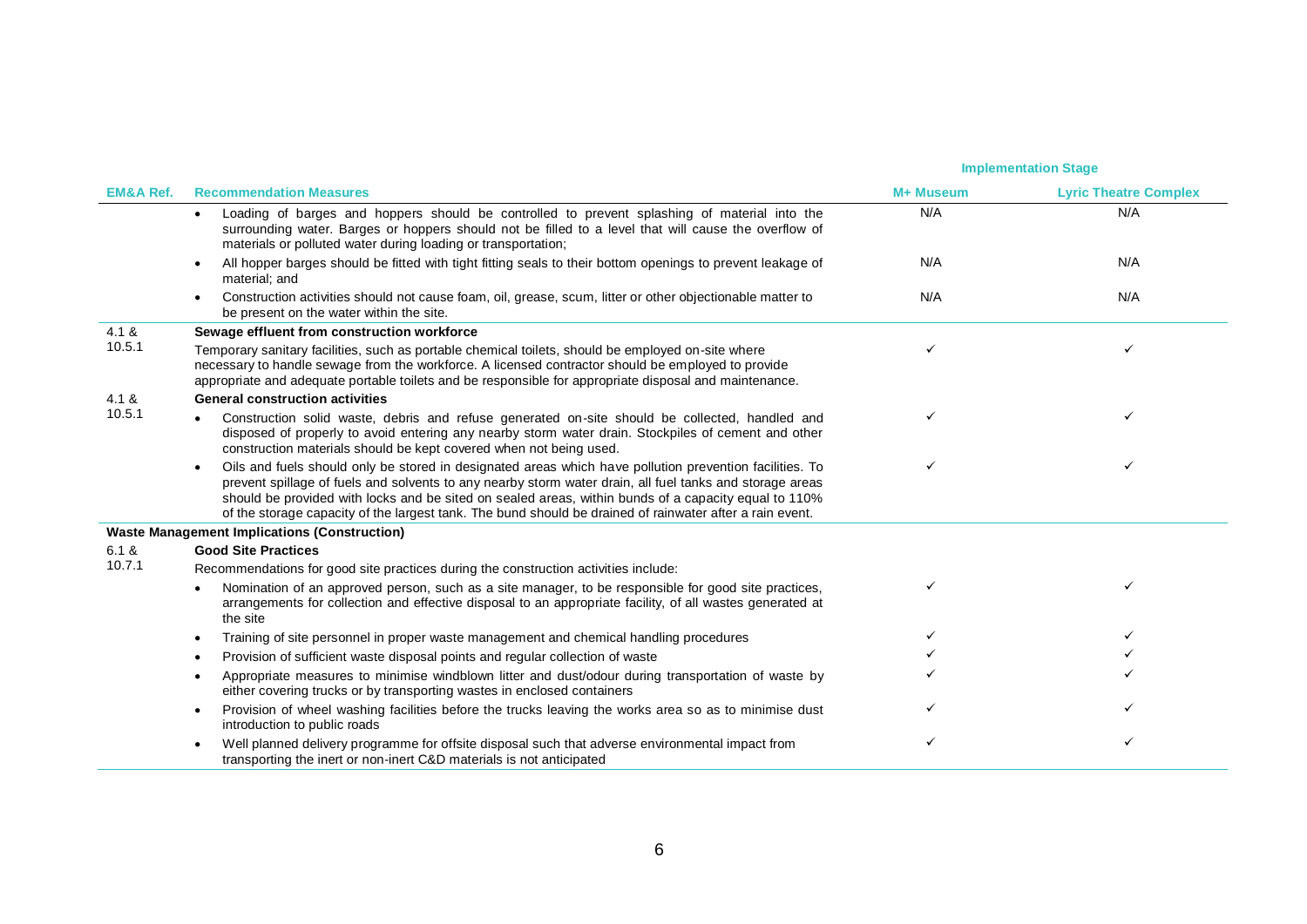|                      |                                                                                                                                                                                                                                                                                                                                                                                                                                                                                                                                                                                                                                                                                                                             | <b>Implementation Stage</b> |                              |
|----------------------|-----------------------------------------------------------------------------------------------------------------------------------------------------------------------------------------------------------------------------------------------------------------------------------------------------------------------------------------------------------------------------------------------------------------------------------------------------------------------------------------------------------------------------------------------------------------------------------------------------------------------------------------------------------------------------------------------------------------------------|-----------------------------|------------------------------|
| <b>EM&amp;A Ref.</b> | <b>Recommendation Measures</b>                                                                                                                                                                                                                                                                                                                                                                                                                                                                                                                                                                                                                                                                                              | M+ Museum                   | <b>Lyric Theatre Complex</b> |
| 6.1 &                | <b>Waste Reduction Measures</b>                                                                                                                                                                                                                                                                                                                                                                                                                                                                                                                                                                                                                                                                                             |                             |                              |
| 10.7.1               | Recommendations to achieve waste reduction include:                                                                                                                                                                                                                                                                                                                                                                                                                                                                                                                                                                                                                                                                         |                             |                              |
|                      | Sort inert C&D material to recover any recyclable portions such as metals                                                                                                                                                                                                                                                                                                                                                                                                                                                                                                                                                                                                                                                   |                             |                              |
|                      | Segregation and storage of different types of waste in different containers or skips to enhance reuse or<br>$\bullet$<br>recycling of materials and their proper disposal                                                                                                                                                                                                                                                                                                                                                                                                                                                                                                                                                   |                             |                              |
|                      | Encourage collection of recyclable waste such as waste paper and aluminium cans by providing<br>$\bullet$<br>separate labelled bins to enable such waste to be segregated from other general refuse generated by<br>the work force                                                                                                                                                                                                                                                                                                                                                                                                                                                                                          |                             |                              |
|                      | Proper site practices to minimise the potential for damage or contamination of inert C&D materials<br>$\bullet$                                                                                                                                                                                                                                                                                                                                                                                                                                                                                                                                                                                                             |                             |                              |
|                      | Plan the use of construction materials carefully to minimise amount of waste generated and avoid<br>$\bullet$<br>unnecessary generation of wastes                                                                                                                                                                                                                                                                                                                                                                                                                                                                                                                                                                           |                             |                              |
| 6.1 &                | Inert and Non-inert C&D Materials                                                                                                                                                                                                                                                                                                                                                                                                                                                                                                                                                                                                                                                                                           |                             |                              |
| 10.7.1               | In order to minimise impacts resulting from collection and transportation of inert C&D material for off-site<br>disposal, the excavated materials should be reused on-site as fill material as far as practicable. In addition,<br>inert C&D material generated from excavation works could be reused as fill materials in local projects that<br>require public fill for reclamation.                                                                                                                                                                                                                                                                                                                                      | ✓                           | ✓                            |
|                      | The surplus inert C&D material will be disposed of at the Government's PFRFs for beneficial use by<br>other projects in Hong Kong.                                                                                                                                                                                                                                                                                                                                                                                                                                                                                                                                                                                          |                             | ✓                            |
|                      | Liaison with the CEDD Public Fill Committee (PFC) on the allocation of space for disposal of the inert<br>$\bullet$<br>C&D materials at PFRF is underway. No construction work is allowed to proceed until all issues on<br>management of inert C&D materials have been resolved and all relevant arrangements have been<br>endorsed by the relevant authorities including PFC and EPD.                                                                                                                                                                                                                                                                                                                                     |                             | ✓                            |
|                      | The C&D materials generated from general site clearance should be sorted on site to segregate any<br>$\bullet$<br>inert materials for reuse or disposal of at PFRFs whereas the non-inert materials will be disposed of at<br>the designated landfill site.                                                                                                                                                                                                                                                                                                                                                                                                                                                                 |                             |                              |
|                      | In order to monitor the disposal of inert and non-inert C&D materials at respectively PFRFs and the<br>$\bullet$<br>designated landfill site, and to control fly-tipping, it is recommended that the Contractor should follow<br>the Technical Circular (Works) No. 6/2010 for Trip Ticket System for Disposal of Construction &<br>Demolition Materials issued by Development Bureau. In addition, it is also recommended that the<br>Contractor should prepare and implement a Waste Management Plan detailing their various waste<br>arising and waste management practices in accordance with the relevant requirements of the<br>Technical Circular (Works) No. 19/2005 Environmental Management on Construction Site. |                             |                              |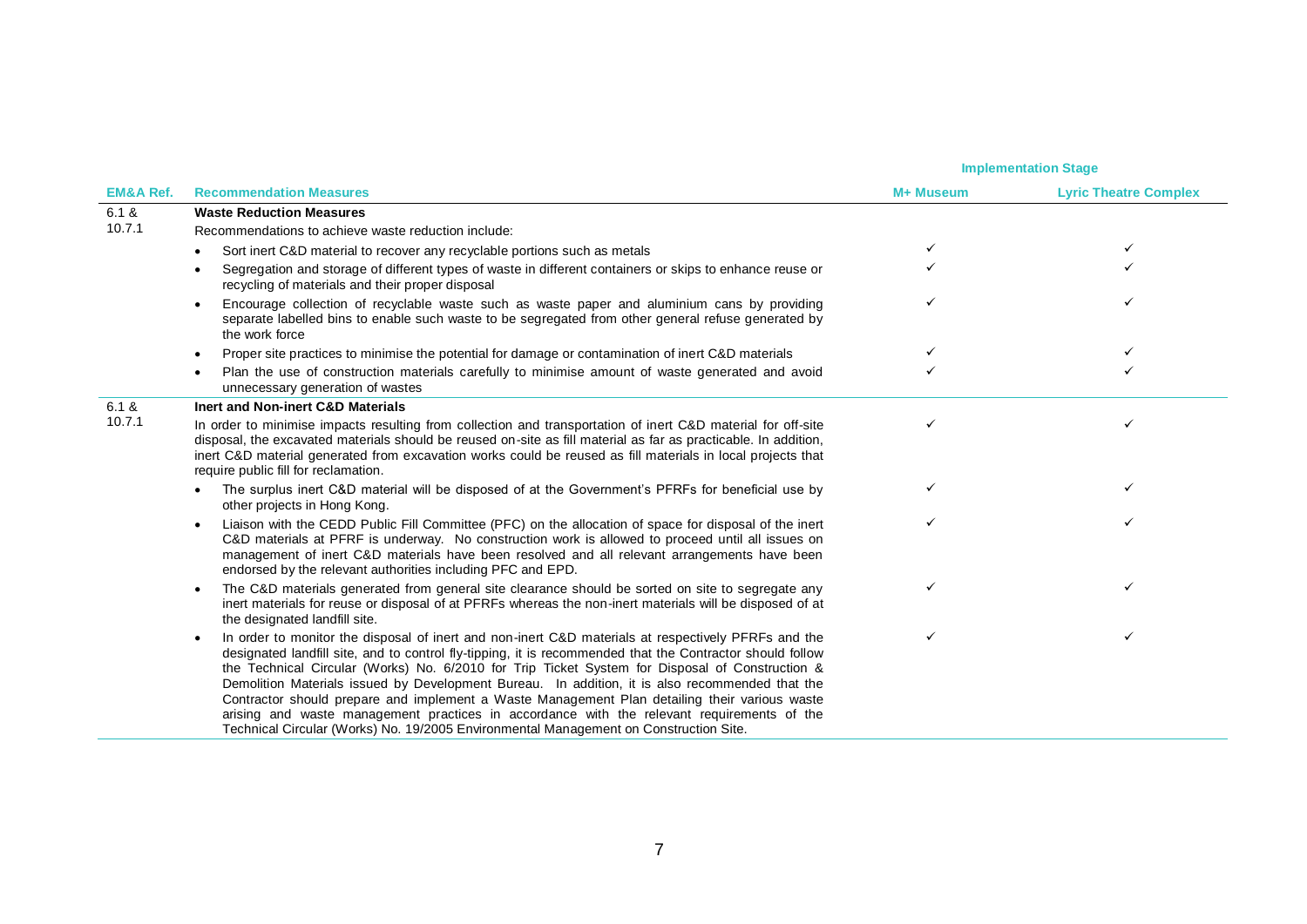|                      |                                                                                                                                                                                                                                                                                                                                                                                                                                                                                                                                                                                                                                                                                                                                                                                                                                                                                                                                                          | <b>Implementation Stage</b> |                              |
|----------------------|----------------------------------------------------------------------------------------------------------------------------------------------------------------------------------------------------------------------------------------------------------------------------------------------------------------------------------------------------------------------------------------------------------------------------------------------------------------------------------------------------------------------------------------------------------------------------------------------------------------------------------------------------------------------------------------------------------------------------------------------------------------------------------------------------------------------------------------------------------------------------------------------------------------------------------------------------------|-----------------------------|------------------------------|
| <b>EM&amp;A Ref.</b> | <b>Recommendation Measures</b>                                                                                                                                                                                                                                                                                                                                                                                                                                                                                                                                                                                                                                                                                                                                                                                                                                                                                                                           | M+ Museum                   | <b>Lyric Theatre Complex</b> |
| 6.1 &                | <b>Chemical Waste</b>                                                                                                                                                                                                                                                                                                                                                                                                                                                                                                                                                                                                                                                                                                                                                                                                                                                                                                                                    |                             |                              |
| 10.7.1               | If chemical wastes are produced at the construction site, the Contractor will be required to register with<br>the EPD as a chemical waste producer and to follow the guidelines stated in the "Code of Practice on<br>the Packaging Labelling and Storage of Chemical Wastes". Good quality containers compatible with<br>the chemical wastes should be used, and incompatible chemicals should be stored separately.<br>Appropriate labels should be securely attached on each chemical waste container indicating the<br>corresponding chemical characteristics of the chemical waste, such as explosive, flammable, oxidizing,<br>irritant, toxic, harmful, corrosive, etc. The Contractor should use a licensed collector to transport and<br>dispose of the chemical wastes at the approved Chemical Waste Treatment Centre or other licensed<br>recycling facilities, in accordance with the Waste Disposal (Chemical Waste) (General) Regulation. | ✓                           | Obs                          |
|                      | Potential environmental impacts arising from the handling activities (including storage, collection,<br>$\bullet$<br>transportation and disposal of chemical waste) are expected to be minimal with the implementation of<br>appropriate mitigation measures as recommended.                                                                                                                                                                                                                                                                                                                                                                                                                                                                                                                                                                                                                                                                             | ✓                           | Obs                          |
| 6.1 &                | <b>General Refuse</b>                                                                                                                                                                                                                                                                                                                                                                                                                                                                                                                                                                                                                                                                                                                                                                                                                                                                                                                                    |                             |                              |
| 10.7.1               | General refuse should be stored in enclosed bins or compaction units separated from inert C&D materials.<br>A reputable waste collector should be employed by the Contractor to remove general refuse from the site,<br>separately from inert C&D materials. Preferably an enclosed and covered area should be provided to<br>reduce the occurrence of 'wind blown' light material.                                                                                                                                                                                                                                                                                                                                                                                                                                                                                                                                                                      | ✓                           | ✓                            |
|                      | <b>Land Contamination (Construction)</b>                                                                                                                                                                                                                                                                                                                                                                                                                                                                                                                                                                                                                                                                                                                                                                                                                                                                                                                 |                             |                              |
| 7.1 &<br>10.8.1      | The potential for land contamination issues at the TST Fire Station due to its future relocation will be<br>confirmed by site investigation after land acquisition. Where necessary, mitigation measures for minimising<br>potential exposure to contaminated materials (if any) or remediation measures will be identified. If<br>contaminated land is identified (e.g., during decommissioning of fuel oil storage tanks) after the<br>commencement of works, mitigation measures are proposed in order to minimise the potentially adverse<br>effects on the health and safety of construction workers and impacts arising from the disposal of potentially<br>contaminated materials.                                                                                                                                                                                                                                                                |                             |                              |
|                      | The following measures are proposed for excavation and transportation of contaminated material:                                                                                                                                                                                                                                                                                                                                                                                                                                                                                                                                                                                                                                                                                                                                                                                                                                                          |                             |                              |
|                      | To minimize the chance for construction workers to come into contact with any contaminated materials,<br>$\bullet$<br>bulk earth-moving excavation equipment should be employed;                                                                                                                                                                                                                                                                                                                                                                                                                                                                                                                                                                                                                                                                                                                                                                         | N/A                         | N/A                          |
|                      | Contact with contaminated materials can be minimised by wearing appropriate clothing and personal<br>$\bullet$<br>protective equipment such as gloves and masks (especially when interacting directly with<br>contaminated material), provision of washing facilities and prohibition of smoking and eating on site;                                                                                                                                                                                                                                                                                                                                                                                                                                                                                                                                                                                                                                     | N/A                         | N/A                          |
|                      | Stockpiling of contaminated excavated materials on site should be avoided as far as possible;<br>$\bullet$                                                                                                                                                                                                                                                                                                                                                                                                                                                                                                                                                                                                                                                                                                                                                                                                                                               | N/A                         | N/A                          |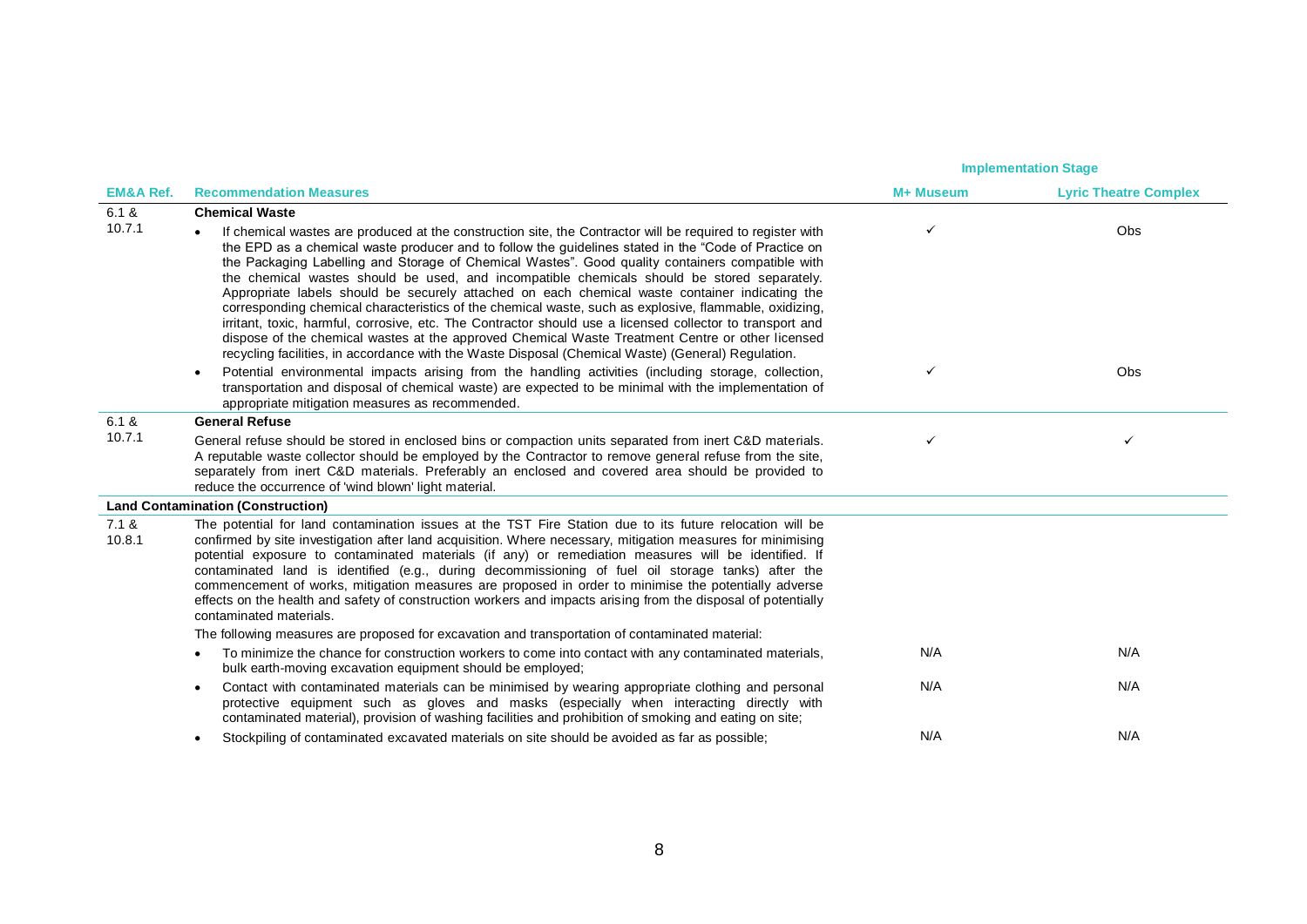|                           |                                                                                                                                                                                                                                                                                                                                                                     |           | <b>Implementation Stage</b>  |  |
|---------------------------|---------------------------------------------------------------------------------------------------------------------------------------------------------------------------------------------------------------------------------------------------------------------------------------------------------------------------------------------------------------------|-----------|------------------------------|--|
| <b>EM&amp;A Ref.</b>      | <b>Recommendation Measures</b>                                                                                                                                                                                                                                                                                                                                      | M+ Museum | <b>Lyric Theatre Complex</b> |  |
|                           | The use of contaminated soil for landscaping purpose should be avoided unless pre-treatment was<br>$\bullet$<br>carried out:                                                                                                                                                                                                                                        | N/A       | N/A                          |  |
|                           | Vehicles containing any contaminated excavated materials should be suitably covered to reduce dust<br>$\bullet$<br>emissions and/or release of contaminated wastewater:                                                                                                                                                                                             | N/A       | N/A                          |  |
|                           | Truck bodies and tailgates should be sealed to stop any discharge;<br>$\bullet$                                                                                                                                                                                                                                                                                     | N/A       | N/A                          |  |
|                           | Only licensed waste haulers should be used to collect and transport contaminated material to<br>$\bullet$<br>treatment/disposal site and should be equipped with tracking system to avoid fly tipping;                                                                                                                                                              | N/A       | N/A                          |  |
|                           | Speed control for trucks carrying contaminated materials should be exercised;<br>$\bullet$                                                                                                                                                                                                                                                                          | N/A       | N/A                          |  |
|                           | Observe all relevant regulations in relation to waste handling, such as Waste Disposal Ordinance (Cap.<br>354), Waste Disposal (Chemical Waste) (General) Regulation (Cap. 354) and obtain all necessary<br>permits where required; and                                                                                                                             | N/A       | N/A                          |  |
|                           | Maintain records of waste generation and disposal quantities and disposal arrangements.                                                                                                                                                                                                                                                                             | N/A       | N/A                          |  |
|                           | <b>Ecological Impact (Construction)</b>                                                                                                                                                                                                                                                                                                                             |           |                              |  |
|                           | No mitigation measure is required.                                                                                                                                                                                                                                                                                                                                  |           |                              |  |
|                           | Landscape and Visual Impact (Construction)                                                                                                                                                                                                                                                                                                                          |           |                              |  |
| Table 9.1 &<br>10.8 (CM1) | Trees should be retained in situ on site as far as possible. Should tree removal be unavoidable due to<br>construction impacts, trees will be transplanted or felled with reference to the stated criteria in the Tree<br>Removal Applications to be submitted to relevant government departments for approval in accordance to<br>ETWB TCW No. 29/2004 and 3/2006. | N/A       | N/A                          |  |
| Table 9.1 &<br>10.8 (CM2) | Compensatory tree planting shall be incorporated to the proposed project and maximize the new tree,<br>shrubs and other vegetation planting to compensate tree felled and vegetation removed. Also,<br>implementation of compensatory planting should be of a ratio not less than 1:1 in terms of quality and<br>quantity within the site.                          | N/A       | N/A                          |  |
| Table 9.1 &<br>10.8 (CM3) | Buffer trees for screening purposes to soften the hard architectural and engineering structures and facilities.                                                                                                                                                                                                                                                     | N/A       | N/A                          |  |
| Table 9.1 &<br>10.8 (CM4) | Softscape treatments such as vertical green wall panel /planting of climbing and/or weeping plants, etc, to<br>maximize the green coverage and soften the hard architectural and engineering structures and facilities.                                                                                                                                             | N/A       | N/A                          |  |
| Table 9.1 &<br>10.8 (CM5) | Roof greening by means of intensive and extensive green roof to maximize the green coverage and<br>improve aesthetic appeal and visual quality of the building/structure.                                                                                                                                                                                           | N/A       | N/A                          |  |
| Table 9.1 &<br>10.8 (CM6) | Sensitive streetscape design should be incorporated along all new roads and streets.                                                                                                                                                                                                                                                                                | N/A       | N/A                          |  |
| Table 9.1 &<br>10.8 (CM7) | Structure, ornamental planting shall be provided along amenity strips to enhance the landscape quality.                                                                                                                                                                                                                                                             | N/A       | N/A                          |  |